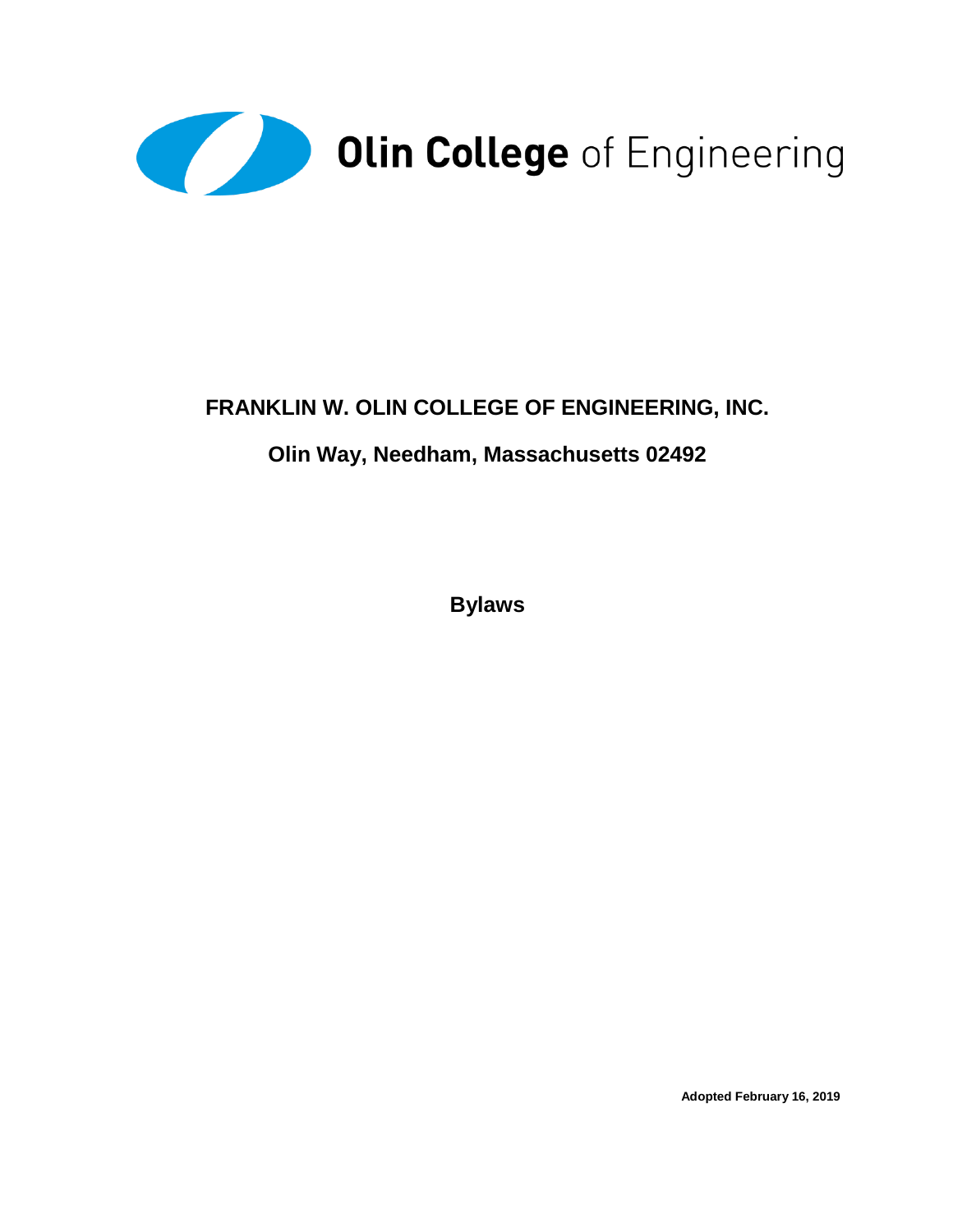# **FRANKLIN W. OLIN COLLEGE OF ENGINEERING, INC.**

# **Bylaws**

### **Table of Contents**

| Article IV - Board of Overseers, Trustee Emeritus and President's Council 11        |  |
|-------------------------------------------------------------------------------------|--|
|                                                                                     |  |
|                                                                                     |  |
|                                                                                     |  |
|                                                                                     |  |
|                                                                                     |  |
|                                                                                     |  |
|                                                                                     |  |
|                                                                                     |  |
| Article VI - Terms and Responsibilities of the Chair and Vice Chair of the Board 12 |  |
| Section 1. THE TERM OF THE CHAIR AND VICE CHAIR  12                                 |  |
|                                                                                     |  |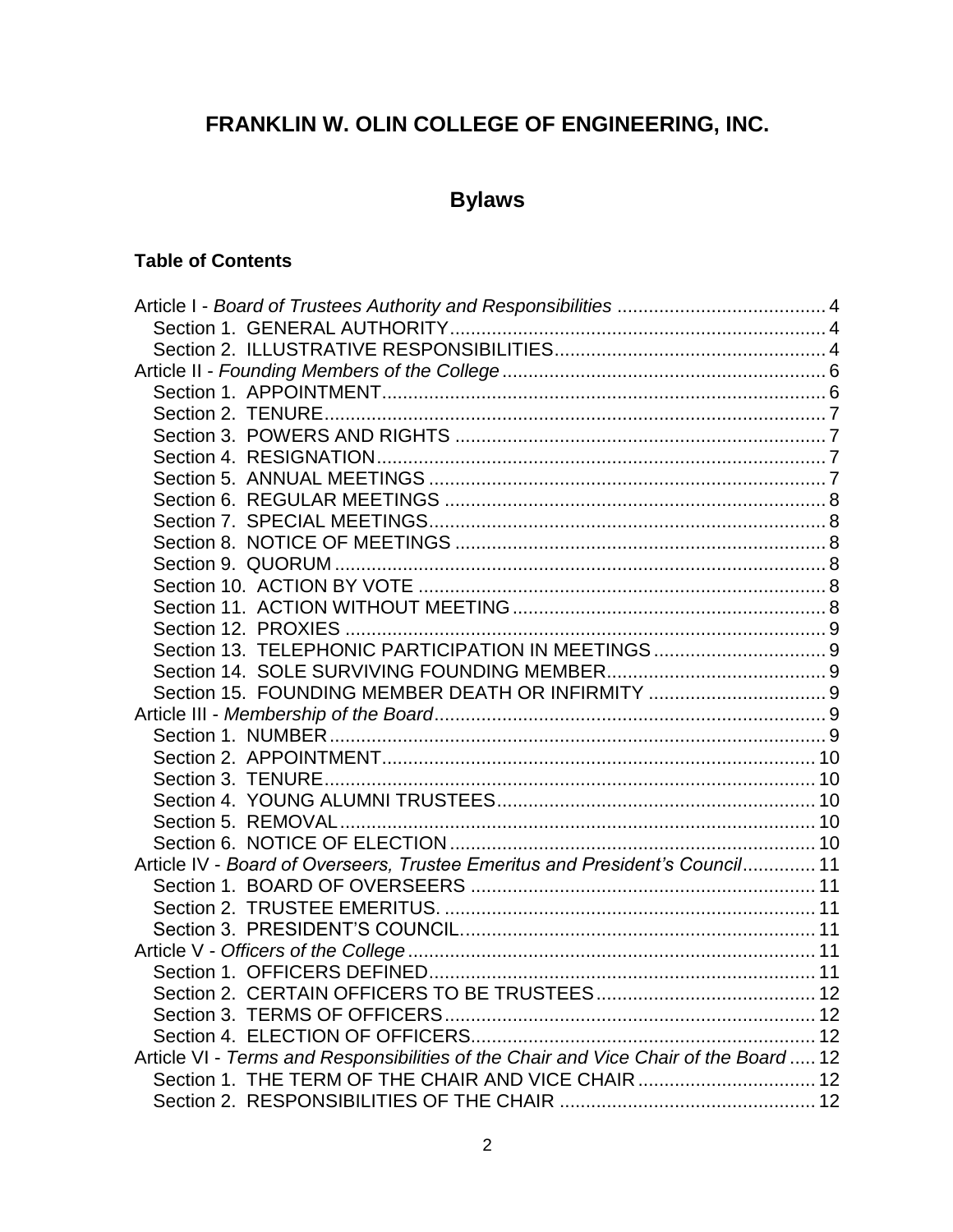| Article IX - Term, Authority, and Responsibilities of the President of the College  13 |  |
|----------------------------------------------------------------------------------------|--|
|                                                                                        |  |
|                                                                                        |  |
| Article X - Terms, Authority, and Responsibilities of the Other Officers  14           |  |
|                                                                                        |  |
|                                                                                        |  |
|                                                                                        |  |
|                                                                                        |  |
|                                                                                        |  |
| Section 5. TELEPHONIC PARTICIPATION IN MEETINGS  14                                    |  |
|                                                                                        |  |
|                                                                                        |  |
| Section 2. APPOINTMENT OF COMMITTEE MEMBERS  15                                        |  |
|                                                                                        |  |
| Section 4. TRUSTEE ATTENDANCE AT COMMITTEE MEETINGS.  15                               |  |
| Article XIII - Composition, Purposes, and Responsibilities of the Executive Committee  |  |
|                                                                                        |  |
|                                                                                        |  |
| Section 2. EXECUTIVE COMMITTEE RESPONSIBILITIES 16                                     |  |
|                                                                                        |  |
| Article XIV - Composition, Purposes, and Responsibilities of the Governance            |  |
|                                                                                        |  |
| Section 1. COMPOSITION OF THE GOVERNANCE COMMITTEE  17                                 |  |
| Section 2. GOVERNANCE COMMITTEE RESPONSIBILITIES 17                                    |  |
|                                                                                        |  |
|                                                                                        |  |
|                                                                                        |  |
|                                                                                        |  |
|                                                                                        |  |
|                                                                                        |  |
|                                                                                        |  |
|                                                                                        |  |
|                                                                                        |  |
|                                                                                        |  |
|                                                                                        |  |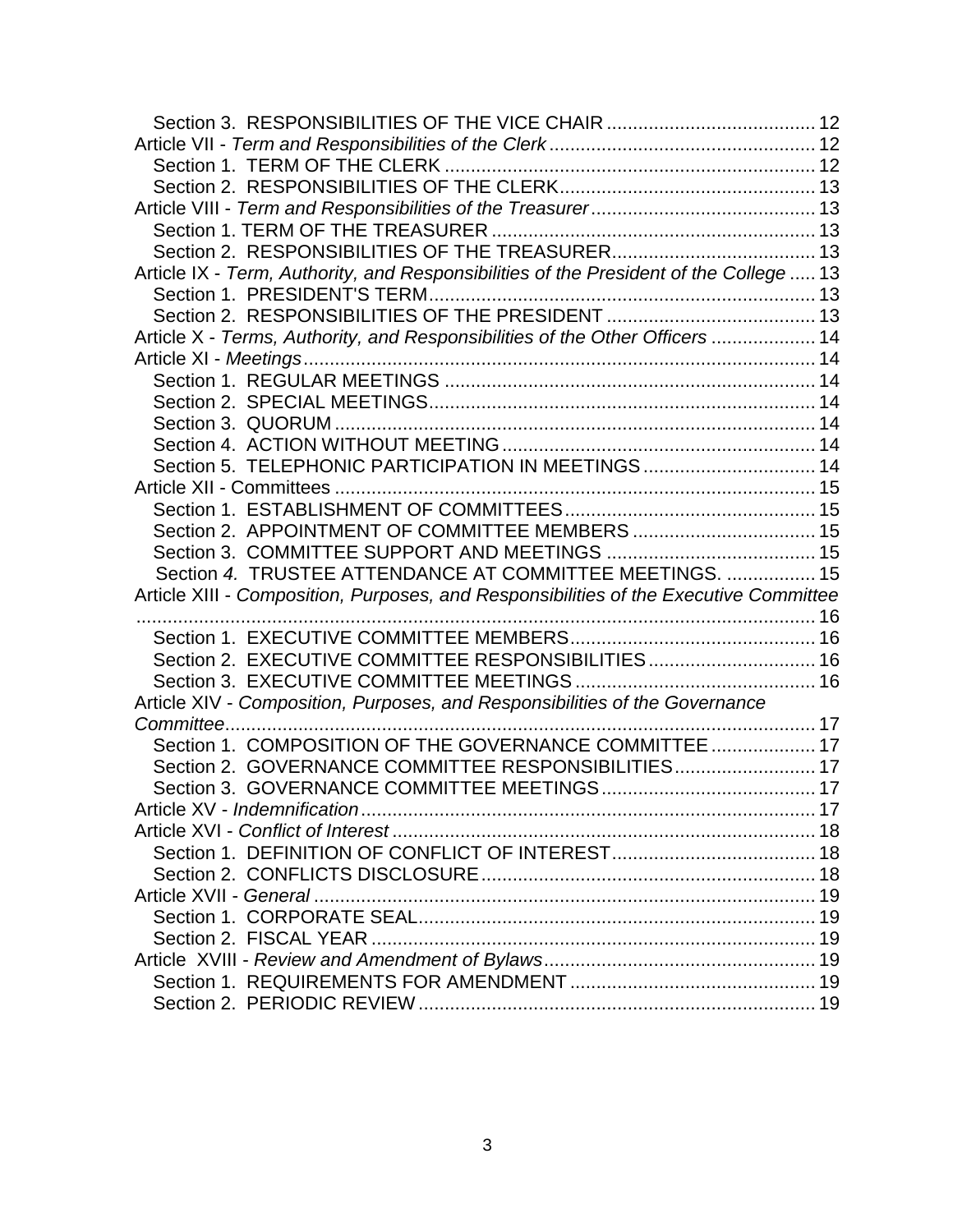#### **FRANKLIN W. OLIN COLLEGE OF ENGINEERING, INC.**

#### **Bylaws**

#### *Special Note*

**The operation of the College is subject to an Agreement between the College and its Founder, the F. W. Olin Foundation, Inc., dated December 26, 2002, as subsequently amended, most recently on October 20, 2017 and further including any future amendments, (the "Endowment Grant Agreement" or "EGA"). Included in the EGA, as Appendix "A", is a Statement of Founding Precepts. Trustees of the College should familiarize themselves with these documents in order to avoid actions and inaction that would violate them.**

#### <span id="page-3-0"></span>**Article I -** *Board of Trustees Authority and Responsibilities*

<span id="page-3-1"></span>*Section 1.* GENERAL AUTHORITY.The Franklin W. Olin College of Engineering, Inc. (sometimes referred to herein as the "College") shall be governed by a Board of Trustees (the "Board"). The Board shall have and exercise those corporate powers permitted by law, except as limited by these Bylaws, the Articles of Organization and the Endowment Grant Agreement ("EGA"). Its ultimate authority is affirmed through its general, academic, and financial policy-making functions and its responsibility for the College's financial health and welfare. The Board shall exercise ultimate institutional authority as set forth in these Bylaws and in such other policy documents it deems appropriate. These Bylaws and other Board policy statements shall take precedence over all other institutional statements, documents, and policies except the Articles of Organization, the Endowment Grant Agreement between the College and the F. W. Olin Foundation, Inc., dated December 26, 2002, as subsequently amended, most recently on October 20, 2017 and further including any future amendments, and the Statement of Founding Precepts in Appendix "A" to the Agreement.

<span id="page-3-2"></span>*Section 2.* ILLUSTRATIVE RESPONSIBILITIES. The Board shall have the authority to carry out all lawful functions that are permitted by these Bylaws, the Articles of Organization and the EGA. This authority shall include but shall not be limited to these illustrative functions:

- Determine and periodically review the College's mission and purposes consistent with the Founding Precepts.
- Appoint the President, who shall be the College's chief executive officer, and set appropriate terms of employment, including compensation.
- Regularly monitor the quality of the academic program and the career paths of Olin graduates.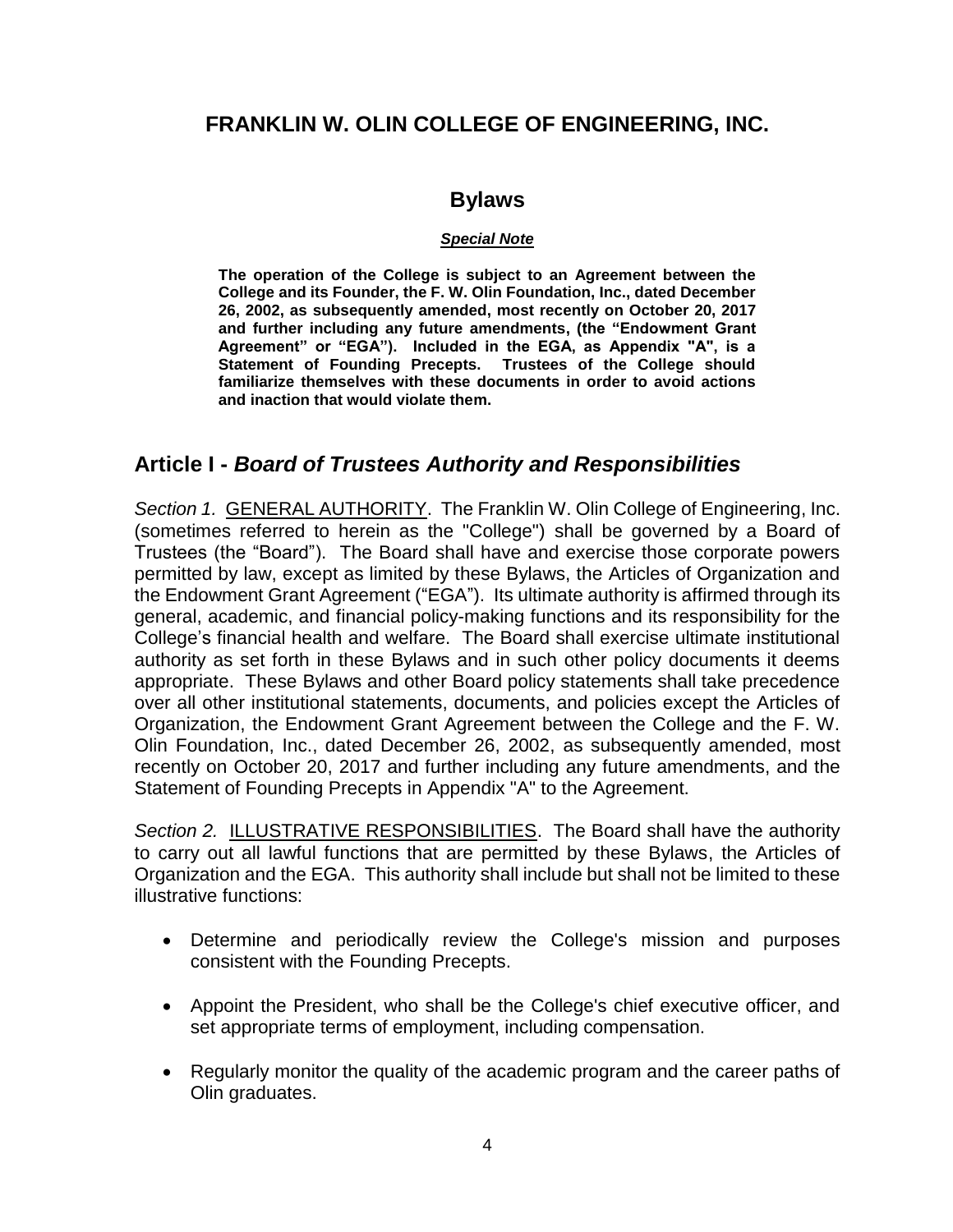- In consultation with the President, approve the terms of employment of the other College Officers who serve at the pleasure of the President.
- Annually assess the President's performance based on mutually agreed-upon goals and other criteria and set the President's compensation for the following year or more.
- Approve major changes in the College's academic programs and other major enterprises, consistent with the College's mission, plans, and financial resources.
- Approve major changes in admissions standards and procedures.
- Approve faculty appointments and policies bearing on faculty appointment, promotion, termination, and dismissal as well as personnel and antidiscrimination policies for all employees.
- Approve the annual budget, tuition, required fees, housing and board charges, and merit scholarship budget; regularly monitor the College's financial condition; establish policy guidelines affecting all institutional assets, including investments and the physical plant; and approve, review and monitor strategic and business plans.
- Annually select the auditors of the College's financial operations and establish, when appropriate, policies regarding the conduct of the audit, including which College personnel and Trustees shall have responsibility regarding the same.
- Contribute financially to the College's fund-raising goals, participate actively in strategies to secure sources of support, and authorize College Officers to accept gifts or bequests on behalf of the College subject to Board policy guidelines.
- Authorize any debt financing and approve the securitization of loans.
- Authorize the construction of new buildings, capitalization of deferred maintenance backlogs, and major renovations of existing buildings.
- Authorize the purchase, sale, and management of land, buildings, or major equipment.
- Adopt policies and oversight procedures for the management, preservation and growth of the College's endowment.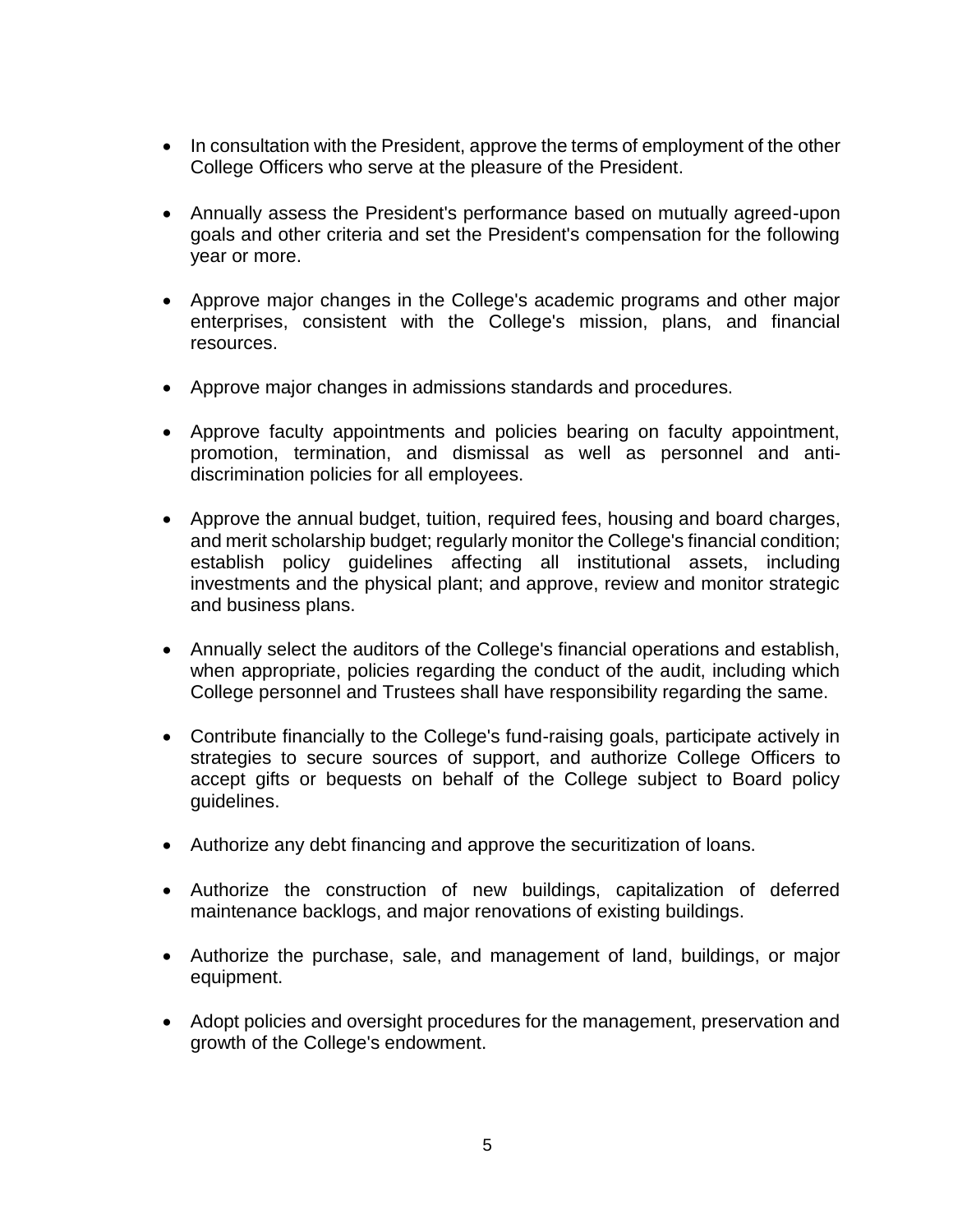- Select the College's legal counsel and establish policies for monitoring the activities of counsel and approving of litigation and related decisions.
- Monitor the College's ethical, regulatory, risk and other management and compliance issues.
- Approve policies intended to support the environment for students to learn and develop their abilities.
- Approve policies concerning academic freedom and responsibility, teaching, and faculty scholarship and public service.
- Approve all earned degrees through the faculty and President, as they shall recommend.
- Approve all honorary degrees.
- Serve actively as advocates for the College in appropriate matters of public policy in consultation with the President and other responsible parties as the Board shall determine.
- Periodically undertake assessments of the Board's performance.
- Implement, and when necessary, amend the Bylaws of the College.

In exercising its authority with respect to the above matters and other appropriate and legitimate Board issues, the Board will endeavor to consult with the President before taking action but such consultation shall not be required for any Board action to be effective and binding.

### <span id="page-5-0"></span>**Article II -** *Founding Members of the College*

In recognition of the establishment of the College by the F. W. Olin Foundation, Inc. and its Directors, and also to fulfill certain requirements of the Endowment Grant Agreement with the Foundation, the College shall have a special class of Members ("Founding Members") who shall have special rights and responsibilities regarding their election to the Board, the election of the Chair of the Board, and the approval of certain changes in these Bylaws and other matters as further provided in this Article.

<span id="page-5-1"></span>*Section 1.* APPOINTMENT. Founding Members shall consist of those Directors of the Foundation who have not resigned their position as Foundation Members under the Bylaws in effect immediately prior to the adoption of these Bylaws. For purposes of identity, the Founding Members of the College as of the adoption of these Bylaws are Lawrence W. Milas and William B. Norden.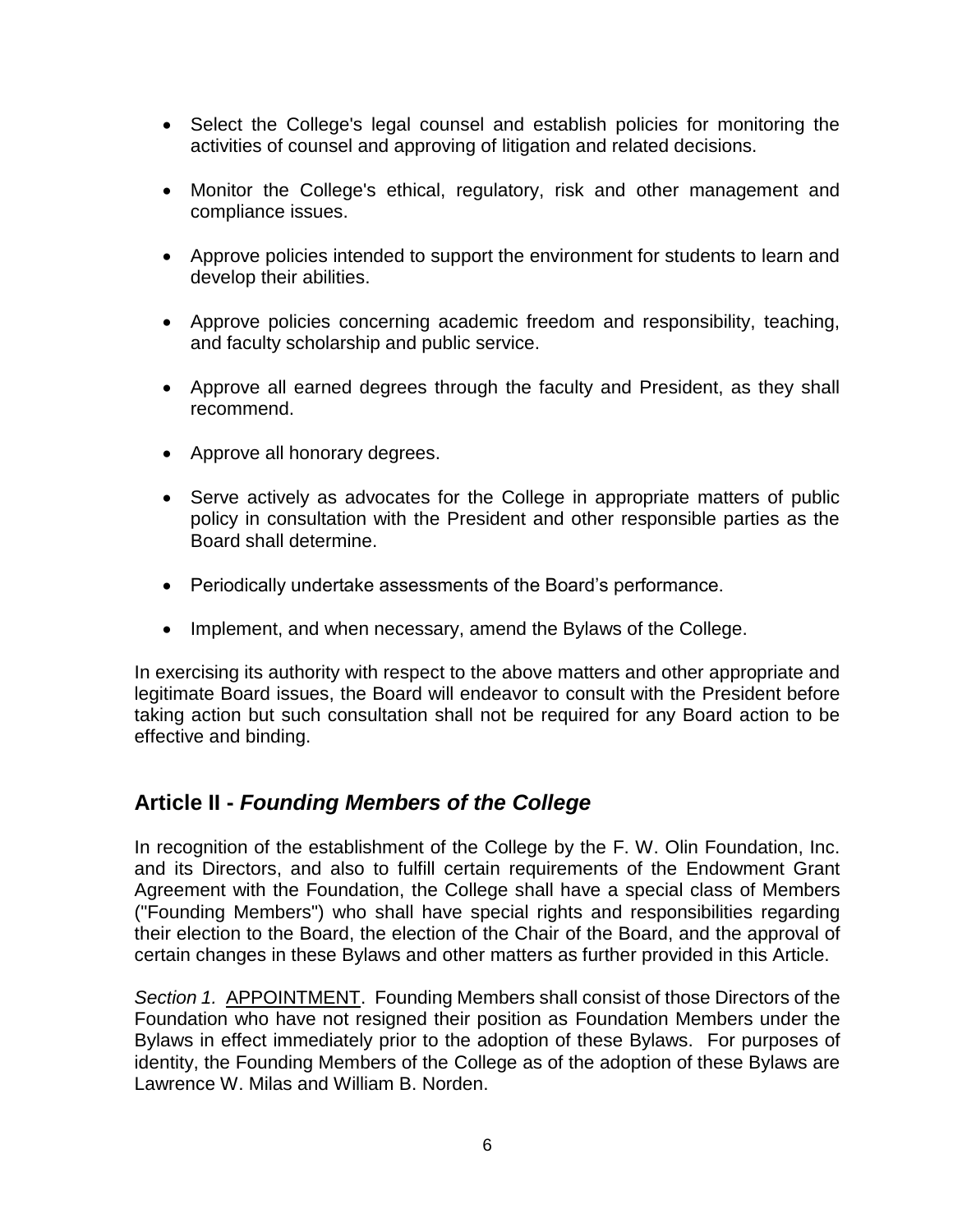<span id="page-6-0"></span>*Section 2.* TENURE. Each Founding Member shall remain a Founding Member of the College until he dies or resigns.

<span id="page-6-1"></span>*Section 3.* POWERS AND RIGHTS. Each Founding Member shall have the right to appoint himself to the College's Board ("Founding Trustee", or more specifically, as the "Milas Founding Trustee" and the "Norden Founding Trustee", respectively, and collectively as "Founding Trustees"), for a term equivalent to the term for Trustees elected under Article III. As an alternative to appointing himself as a Trustee, each Founding Member may elect a person to the College's Board ("Alternate Founding Trustee") upon the written consent of the other surviving Founding Member. Any limitations in these Bylaws on the number of successive terms of Trustees shall not apply to Founding Trustees or Alternate Founding Trustees. Upon the vacancy of a Founding Trustee or Alternate Founding Trustee position, the Founding Member for whom the Trusteeship is named may appoint himself as successor, or may elect another person to be an Alternate Founding Trustee upon the written consent of the other surviving Foundation Member*.* Founding Trustees shall have the right to attend and vote as members-at-large at all meetings of all Board committees of which they are not otherwise a member under Article XII, except the Executive Committee, but Founding Trustees shall not be counted for purposes of determining a quorum for committee action at meetings which they attend as a member-at-large. Except for the matters in this Article II and in Article III specifically relating to Founding Trustees and Alternate Founding Trustees, their rights as members of the Board shall be no greater than the rights of Trustees elected under Article III. The Founding Members or Founding Member, acting by a majority of their number then in office, shall also have the following powers: (1) to approve, in advance, any proposed amendment to these Bylaws that would in any way alter or affect this Article II and Article III, or the rights and privileges of the Founding Members, Founding Trustees and Alternate Founding Trustees, as otherwise provided in these Bylaws; (2) to approve, in advance, any proposed amendment to the College's Articles of Organization, (3) to approve, in advance, any proposed merger or consolidation of the College, and (4) to approve, in advance, any proposed sale of all or substantially all of the assets of the College (except endowment and other investment assets at fair market value). All powers and rights of the Founding Members shall expire on the resignation or death of the last surviving Founding Member and such powers and rights shall thereupon devolve upon the Board as a whole.

<span id="page-6-2"></span>*Section 4.* RESIGNATION. A Founding Member may resign by giving written notice to the other Founding Member (if there shall be one) and to the Chair and Clerk of the Board. Such resignation shall be effective upon receipt (unless specified to be effective at some other time).

<span id="page-6-3"></span>*Section 5.* ANNUAL MEETINGS. The annual meeting of the Founding Members shall be held on such date and at such place and time as the Founding Members may determine. Each annual meeting shall be held for such purposes as may properly be brought before the meeting under law, the Articles of Organization, or these Bylaws. If an annual meeting is not held as herein provided, a special meeting of the Founding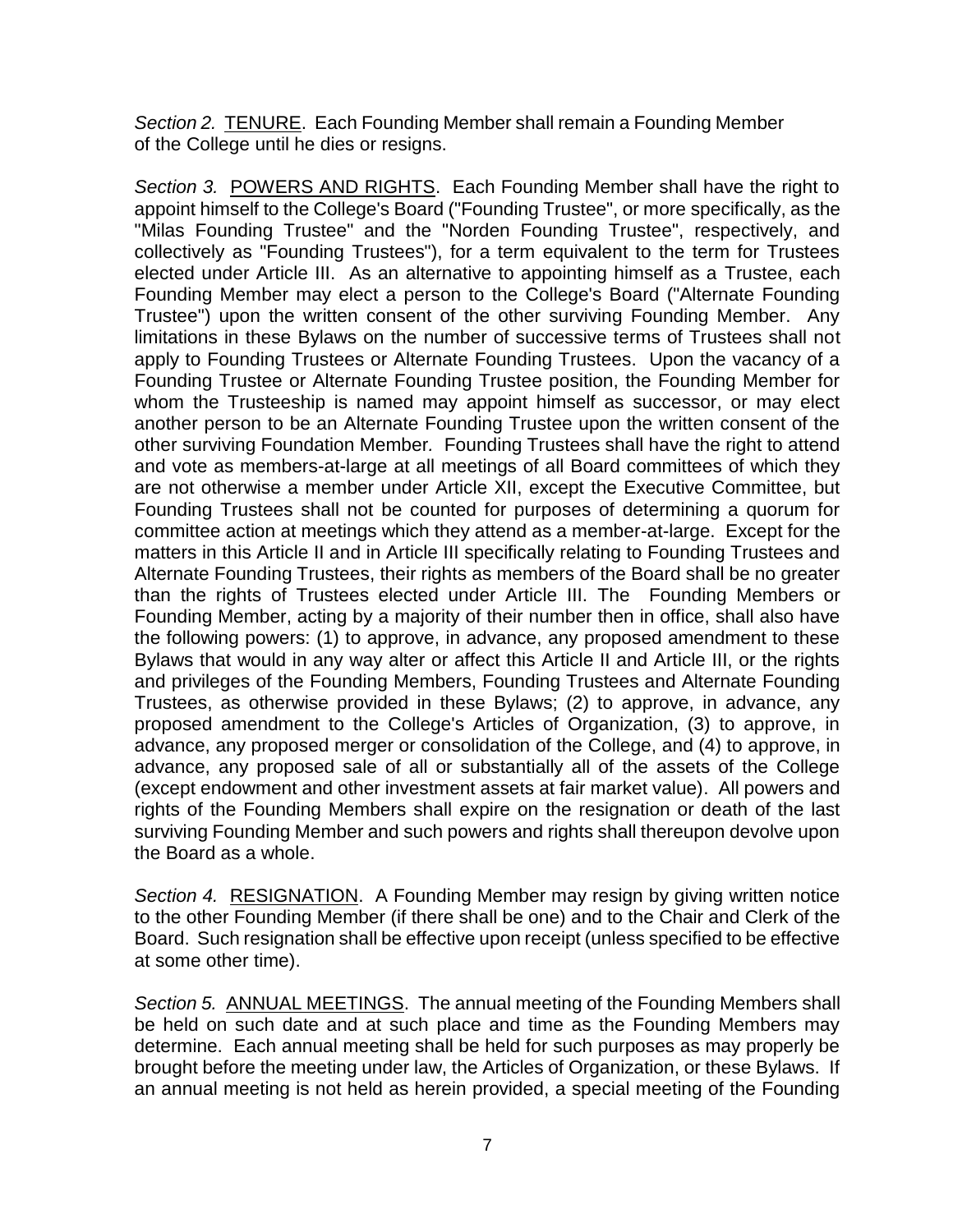Members may be held instead with the same force and effect as the annual meeting, and in such case all references in these Bylaws to the annual meeting of the Founding Members, except in this Section 5, shall be deemed to refer to such special meeting.

<span id="page-7-0"></span>*Section 6.* REGULAR MEETINGS. Regular meetings of the Founding Members may be held at such places within the United States and at such times as the Founding Members may determine.

<span id="page-7-1"></span>*Section 7.* SPECIAL MEETINGS. Special meetings of the Founding Members may be held at any time and at any place within the United States. Special meetings of the Founding Members may be called by the Chair of the Board or upon the written or electronic application of any Founding Member, by the Clerk, or in the case of death, absence, and incapacity, of the Clerk, by any other Officer of the Board.

<span id="page-7-2"></span>*Section 8.* NOTICE OF MEETINGS. Except as otherwise provided by law, a written or electronic notice of every meeting of Founding Members, stating the place, date, and hour thereof, shall be given by the Clerk, by an Assistant Clerk, or by the person calling the meeting, at least seven days before the meeting, to each Founding Member. Such notice shall state the place, date and hour of the meeting, but need not specify the purposes of the meeting except if the meeting is a special meeting, or if an amendment to the College's Articles of Organization or these By-laws shall be a purpose of the meeting, then the same shall be so stated in the notice. Attendance at any meeting shall be deemed a waiver of any required notice of such meeting.

<span id="page-7-3"></span>*Section 9.* QUORUM. Except as otherwise provided by law, by the Articles of Organization, or by these Bylaws, at any meeting of the Founding Members one-half of the number of Founding Members then in office (whether present in person or duly represented by proxy) shall constitute a quorum. A quorum shall not be required to adjourn any meeting to such date or dates not more than thirty days after the first session of the meeting, and at any adjourned meeting any business may be transacted which might have been transacted at the meeting as originally called, provided a quorum shall be in attendance at such adjourned meeting.

<span id="page-7-4"></span>*Section 10.* ACTION BY VOTE. Each Founding Member shall have one vote. When a quorum is present at any meeting, a majority of the votes properly cast by Founding Members present in person or duly represented by proxy shall decide any question, unless otherwise provided by law, the Articles of Organization, or these Bylaws. No ballot shall be required for such election or other matter unless requested by a Founding Member present or duly represented by proxy at the meeting and entitled to vote with respect to such matter.

<span id="page-7-5"></span>*Section 11.* ACTION WITHOUT MEETING. Any action required or permitted to be taken at any meeting of the Founding Members present may be taken without a meeting if all Founding Members entitled to vote on the matter consent to the action in writing and the written consents are filed with the record of the meetings of the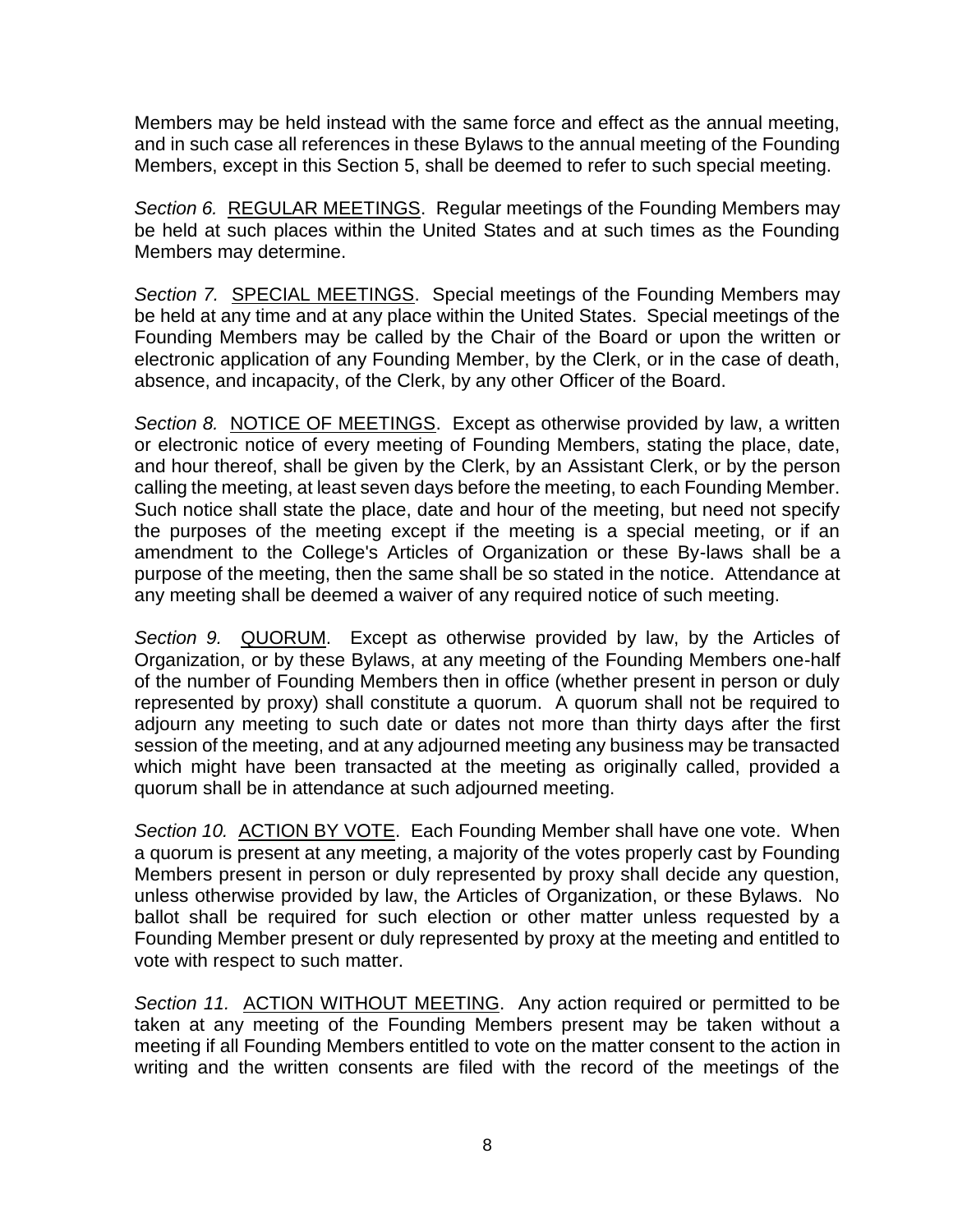Founding Members. Such consents shall be treated for all purposes as a vote at a meeting.

<span id="page-8-0"></span>*Section 12. PROXIES.* Founding Members may vote either in person or by written proxy dated not more than six months before the meeting named therein, which proxies, before being voted, shall be filed with the Clerk or other person responsible for recording the proceedings of the meeting. Unless otherwise specifically limited by their terms, such proxies shall entitle the holder thereof to vote at any adjournment of the meeting but the proxy shall terminate after the final adjournment of such meeting. A proxy purporting to have been executed by or on behalf of a Founding Member shall be deemed valid unless challenged at or prior to its exercise.

<span id="page-8-1"></span>*Section 13.* TELEPHONIC PARTICIPATION IN MEETINGS. Founding Members may participate in a meeting of the Founding Members by means of a conference telephone call or similar communications equipment by means of which all persons participating in the meeting can hear each other at the same time. Participating by such means shall constitute presence in person at a meeting.

<span id="page-8-2"></span>*Section 14.* SOLE SURVIVING FOUNDING MEMBER*.* At such time as there shall be a sole surviving Founding Member, meetings of Founding Members shall not be required and any actions requiring a majority vote of Founding Members shall only require the vote or approval of the sole surviving Founding Member. The Clerk will give the sole surviving Founding Member at least thirty days written or electronic notice of actions that such Founding Member may take with respect to the powers provided to Founding Members by these Bylaws. In the case of a sole surviving Founding Member who shall wish to nominate another person to serve as an Alternate Founding Trustee in his place, such nomination, in writing and sent to the Chair and Clerk, shall be equivalent to such person being elected to the Board.

<span id="page-8-3"></span>*Section 15.* FOUNDING MEMBER DEATH OR INFIRMITY. Recognizing that the effectiveness of Founding Members over a lifetime term may be affected by the uncertainties of life, all rights of Founding Members shall cease during such periods as they shall be mentally infirm, provided such is confirmed in writing by such Founding Member's spouse, adult child, physician or a court of law or other competent authority. Any Alternate Founding Trustee, who was nominated by a Founding Member whose rights have ceased under this section or has died, shall nevertheless continue to serve for the balance of the term for which he or she was elected.

### <span id="page-8-4"></span>**Article III -** *Membership of the Board*

<span id="page-8-5"></span>*Section 1.* NUMBER. The Board shall consist of no fewer than 5 and no more than 25 Trustees, including the Trustees elected by the Founding Members and the President, ex-officio.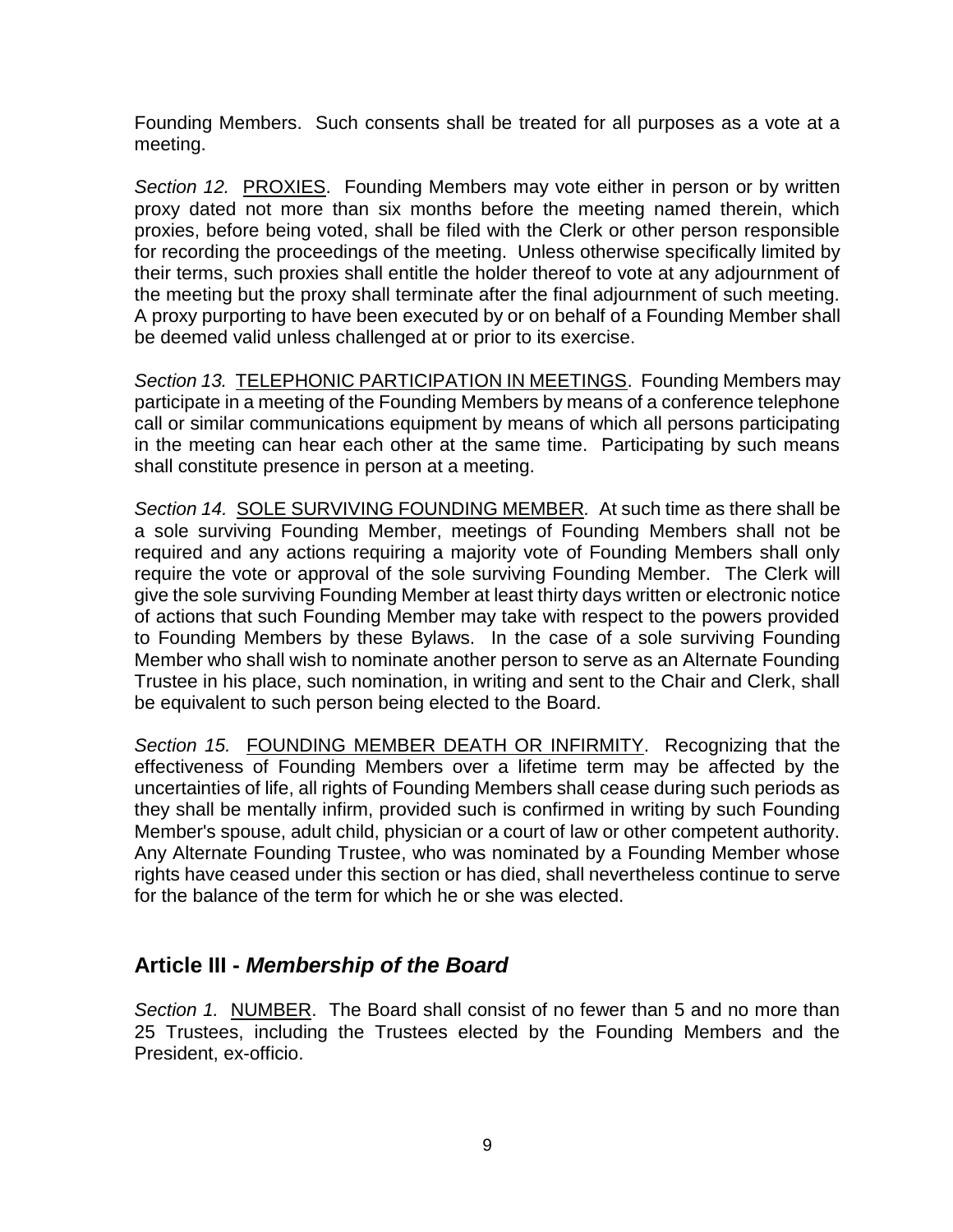<span id="page-9-0"></span>*Section 2.* APPOINTMENT. New Trustees and incumbent members of the Board who are eligible for reelection, except Trustees elected by the Founding Members, normally shall be elected at the Board's annual meeting by a majority of the Trustees then in office. However, any unfulfilled term or other vacancies of Trustees elected under this Article may be filled through a special election at any meeting of the Board. In addition, new Trustees may be elected through a special election at any other meeting of the Board or under the provisions of Article XI, Section 4 – Action Without Meeting, to serve until the next annual meeting when they may be reelected. Any such partial term shall not count towards the term limits in Article III, Section 3.

<span id="page-9-1"></span>*Section 3.* TENURE. Trustees who are not elected as Young Alumni Trustees under the provisions of Article III, Section 4 shall serve for three-year terms and may be reelected for a total of three consecutive terms. Trustees elected under this Article who have served for three consecutive terms (exclusive of any partial term) shall not be eligible for reelection until one-year later. Trustees who have served as a Board Officer shall be eligible to serve one additional year upon reelection by the Board. Alternate Founding Trustees nominated by a Founding Trustee who subsequently resigns or dies shall complete the term for which elected but then shall have no further rights as an Alternate Founding Trustee unless elected an Alternate Founding Trustee by the other Founding Trustee.

<span id="page-9-2"></span>*Section 4.* YOUNG ALUMNI TRUSTEES. Any alumna/alumnus whose term of Board service would begin not less than four (4) years and not more than nine (9) years following the receipt of their undergraduate degree from Olin College is eligible for election as a "Young Alumni Trustee". Young Alumni Trustees will be elected under the provisions of Article III, Section 2 and will serve for a single term of four (4) years. Young Alumni Trustees will otherwise enjoy the same rights and privileges of all other Trustees, excluding those accorded strictly to Founding Trustees. The Board may elect up to three (3) alumni of the College to serve concurrently as members of the Board under the "Young Alumni Trustee" classification while respecting the limitation on the total number of Trustees established in Article III, Section 1. Nothing in this Section shall be deemed to prohibit the election of any alumna/alumnus of the College to the Board outside this special class of Trustees.

<span id="page-9-3"></span>*Section 5.* REMOVAL*.* All Trustees except Founding Trustees serve at the pleasure of the Board. A Trustee other than a Founding Trustee may be removed from office by an affirmative vote of two-thirds of the Trustees.

<span id="page-9-4"></span>*Section 6.* NOTICE OF ELECTION*.* The Governance Committee shall recommend candidates for election or reelection to the Board through procedures adopted by the Board. The recommended candidates, with biographical information for each prospective Trustee candidate, shall be provided by written or electronic notice to all Trustees no later than seven days before the annual or regular meeting of the Board at which an election is scheduled.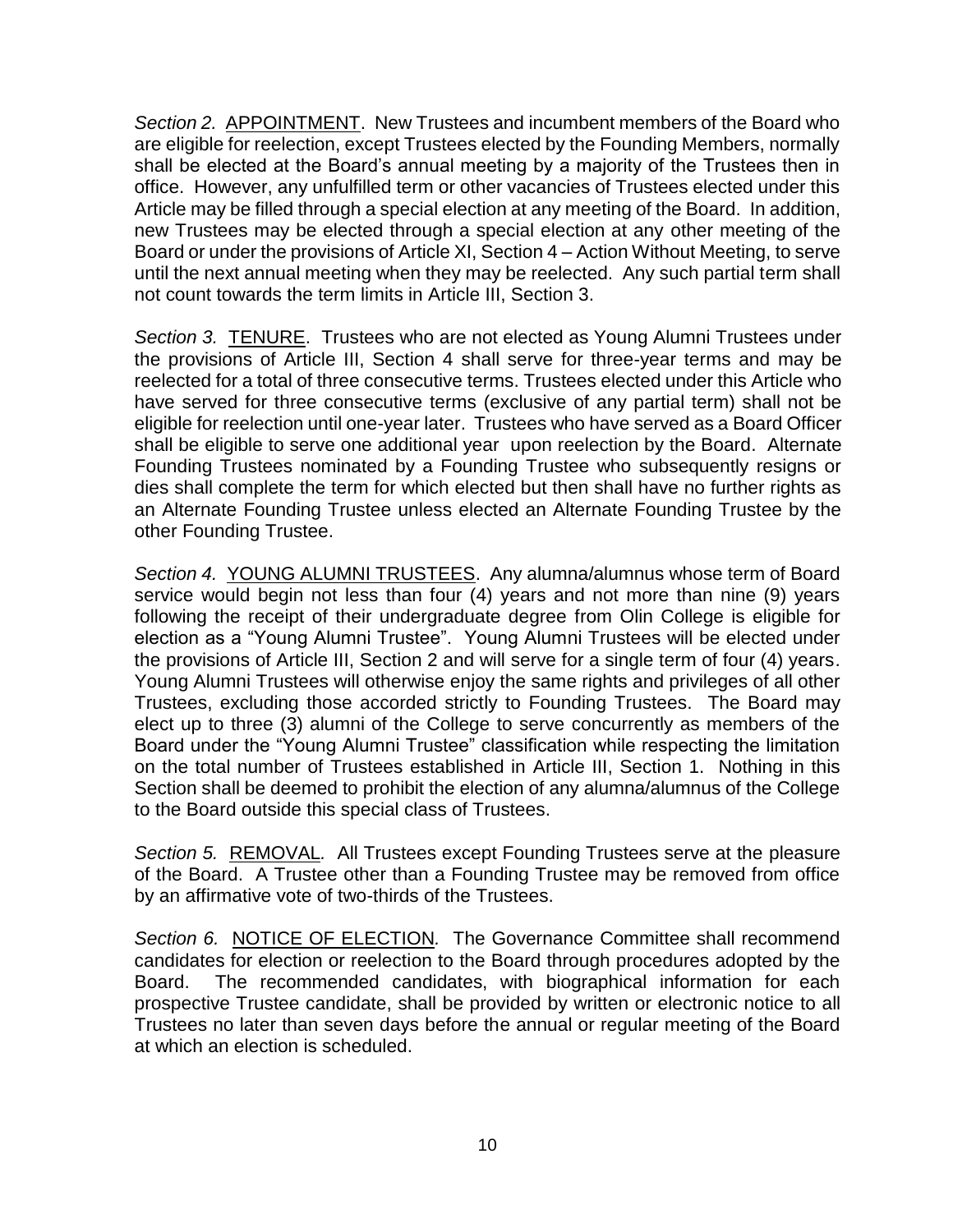# <span id="page-10-0"></span>**Article IV -** *Board of Overseers, Trustee Emeritus and President's Council*

<span id="page-10-1"></span>*Section 1.* BOARD OF OVERSEERS. At such time as the Board deems it appropriate, it shall organize a Board of Overseers to serve as an advisory council to the President and the Trustees. Overseers shall be elected to four-year terms and be drawn from distinguished alumni, parents and other friends of the College to provide advice and support necessary to insure the quality of the College's programs. The Board may establish Overseer Visiting Committees to support the activities of the Board of Overseers. In addition, Overseers may be invited to meet annually with the Trustees to receive the President's report on the general state of the College and join with the Trustees at that meeting to offer comments, suggestions and opinions regarding all College matters. All Overseers shall be entitled to the same on-campus courtesies and privileges normally extended to Trustees and they will be given a special place of honor at Commencement and at other College convocations.

<span id="page-10-2"></span>*Section 2.* TRUSTEE EMERITUS. The Board may convey the title "Trustee Emeritus" upon a former Trustee who has completed at least one term of active service on the Board. There shall be no limit to the number of Trustees Emeriti. A Trustee Emeritus (i) shall be entitled to the same on-campus courtesies and privileges normally extended to Trustees, (ii) shall be given a special place of honor at Commencement and at other College convocations and (iii) shall be given notice of all meetings of the Board and may be invited to attend and participate in designated Board meetings and other important events and activities at the College. A Trustee Emeritus may be invited to sit as a non-voting member of any committee. A Trustee Emeritus shall not (i) count in computing a quorum, (ii) have any governance responsibilities or (iii) have the right to vote. Trustees Emeriti serve at the pleasure of the Board and may be removed from office by an affirmative vote of two-thirds of the Trustees.

<span id="page-10-3"></span>*Section 3.* PRESIDENT'S COUNCIL. The President may organize a President's Council to provide advice and counsel to the President on issues of importance to the College. The Council shall serve at the pleasure of the President and is advisory in nature. The number of members, terms, Council leadership, and frequency of meetings shall be determined by the President.

# <span id="page-10-4"></span>**Article V -** *Officers of the College*

<span id="page-10-5"></span>*Section 1.* OFFICERS DEFINED.The Officers of the College shall be the Chair, Vice Chair, Clerk, Treasurer, President and others who may serve in the role of Provost, Vice President, Dean or in other named positions at a comparable level. The Chair, Vice Chair, Clerk and Treasurer shall serve at the pleasure of the Board. The Provost (if there be a Provost), Vice Presidents, Deans and those in other named positions at a comparable level shall serve at the pleasure of the President in consultation with the Board. The Board may also appoint one or more Assistant Clerks and Assistant Treasurers who shall have such responsibilities as the Board may assign.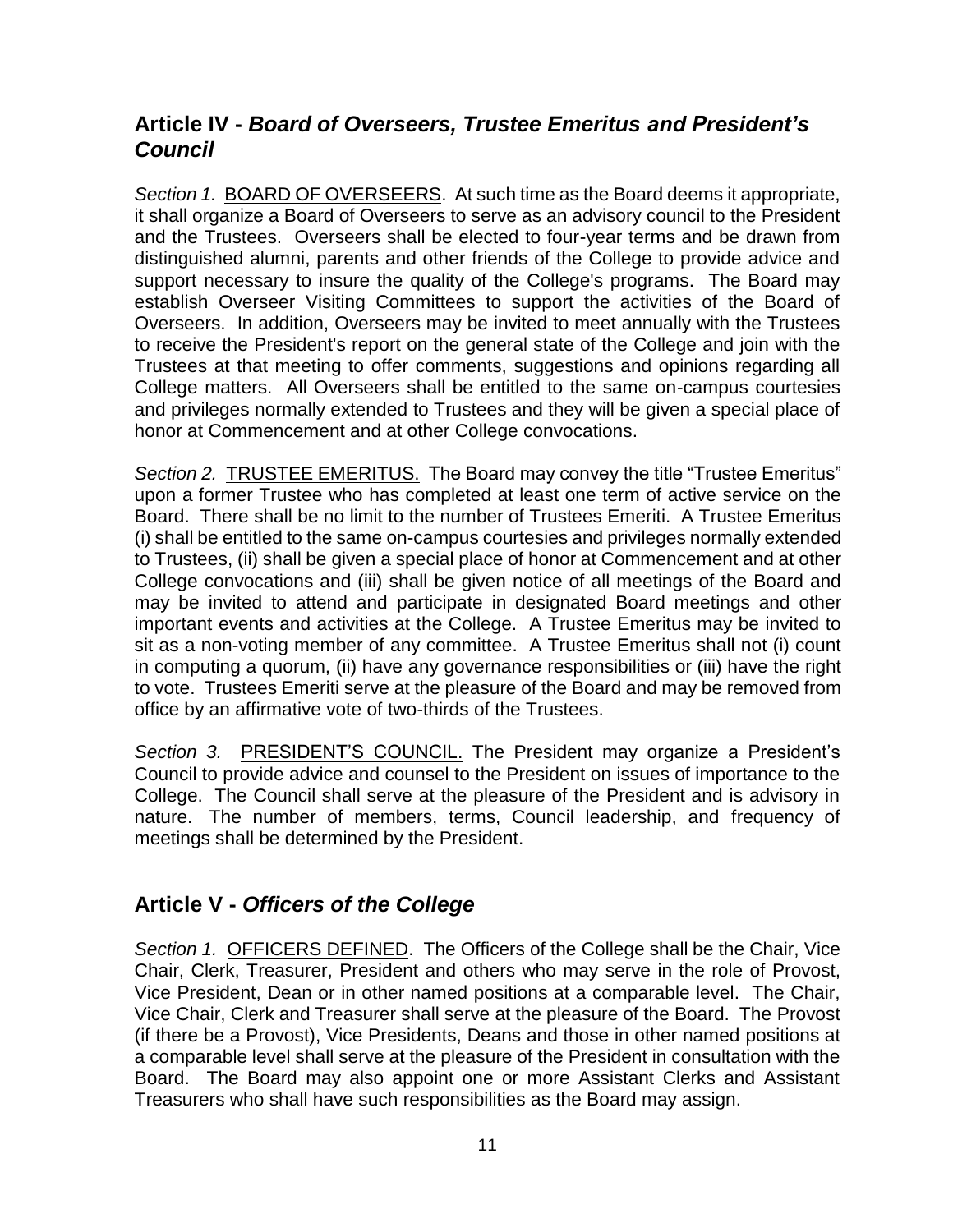<span id="page-11-0"></span>*Section 2.* CERTAIN OFFICERS TO BE TRUSTEES.The Chair, Vice Chair and Clerk (the "Board Officers") shall be elected from among the members of the Board. The Treasurer may, but need not, be a Trustee. The President shall be an ex-officio member of the Board with the power to vote, and his or her presence at meetings shall be counted as part of quorum determinations. The other College Officers shall not be members of the Board.

<span id="page-11-1"></span>Section 3. **TERMS OF OFFICERS**. The terms of office for Officers of the College will vary as provided elsewhere in these Bylaws. The Board may approve the appointments of other College Officers upon the recommendation of the President.

<span id="page-11-2"></span>Section 4. **ELECTION OF OFFICERS**. The Board shall elect the Chair, Vice Chair, Clerk and Treasurer after giving due consideration to the recommendations and nominations of the Governance Committee, but the Board may act otherwise.

### <span id="page-11-3"></span>**Article VI -** *Terms and Responsibilities of the Chair and Vice Chair of the Board*

<span id="page-11-4"></span>Section 1. **THE TERM OF THE CHAIR AND VICE CHAIR**. The Chair and Vice Chair shall be elected annually and ordinarily shall serve for at least three consecutive years but not more than five years. Vacancies may be filled at any time by a majority vote of the members of the Board, but election or reelection shall normally take place at the annual meeting.

<span id="page-11-5"></span>Section 2. RESPONSIBILITIES OF THE CHAIR. The Chair shall preside at all Board and Executive Committee meetings, have the right to vote on all questions, appoint committee chairs and vice chairs, determine the composition of all Board committees (with the exception of the Executive Committee), and otherwise serve as spokesperson for the Board. He or she shall serve as Chair of the Executive Committee and as an ex-officio member, with the right to vote, of all other standing or ad hoc committees of the Board, and have other duties as the Board may prescribe from time to time.

<span id="page-11-6"></span>*Section 3.* RESPONSIBILITIES OF THE VICE CHAIR. In the absence of the Chair, the Vice Chair shall perform the duties of the office of the Chair, including presiding at Board and Executive Committee meetings. He or she shall have other powers and duties as the Board may from time to time prescribe and may or may not be nominated to succeed the Chair when a vacancy occurs.

# <span id="page-11-7"></span>**Article VII -** *Term and Responsibilities of the Clerk*

<span id="page-11-8"></span>*Section 1.* TERM OF THE CLERK. The Clerk shall be elected annually and shall ordinarily serve for at least three consecutive years but not more than five years.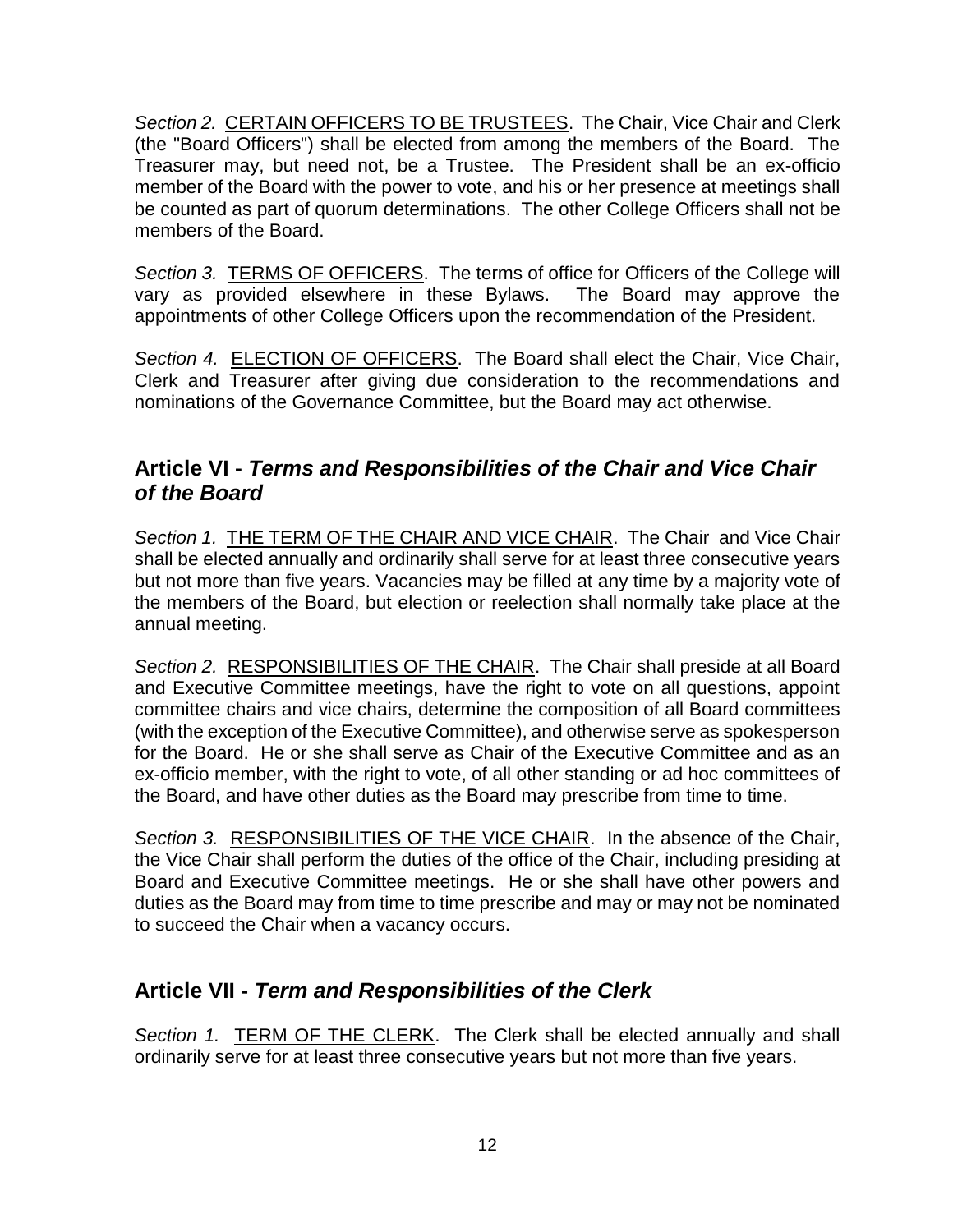<span id="page-12-0"></span>*Section 2.* RESPONSIBILITIES OF THE CLERK. The Clerk shall ensure that the Board is acting in accordance with these Bylaws, that bylaw amendments are promptly made as necessary, that minutes of Board meetings are accurate and promptly distributed to all Trustees, that meetings are properly scheduled and Trustees notified, and that Board policy statements and other official records are properly maintained. The Clerk shall perform other duties as prescribed from time to time by the Board and may be assisted in all duties by a staff member designated by the President. In the event of the absence of the Clerk from a Board meeting or the Clerk's temporary inability to fulfill the Clerk's responsibilities, the Chair may appoint another Trustee to serve as Acting Clerk, for such period of time as may be appropriate.

# <span id="page-12-1"></span>**Article VIII -** *Term and Responsibilities of the Treasurer*

<span id="page-12-2"></span>Section 1. **TERM OF THE TREASURER**. The Treasurer serves at the pleasure of the Board for such term, compensation, and with such other terms of employment, as it shall determine.

<span id="page-12-3"></span>*Section 2.* RESPONSIBILITIES OF THE TREASURER. The Treasurer shall ensure that all Trustees regularly receive appropriate and comprehensible financial statements from the College's administration that include comparisons of revenues and expenditures with the approved annual budget and the preceding fiscal year for the same time periods. The Treasurer shall ensure that other financial reports—including those for special or major Board-approved expenditures, College investments, and annual or special audits—are provided to all Trustees in a timely manner for review and discussion as appropriate. He or she shall consult with the College's financial officers, Board-approved auditor, and the investment, finance and audit committees of the Board as appropriate or necessary.

# <span id="page-12-4"></span>**Article IX -** *Term, Authority, and Responsibilities of the President of the College*

<span id="page-12-5"></span>Section 1. PRESIDENT'S TERM. The President serves at the pleasure of the Board for such term, compensation, and with such other terms of employment, as it shall determine.

<span id="page-12-6"></span>*Section 2.* RESPONSIBILITIES OF THE PRESIDENT. The President shall be the College's chief executive officer and the chief adviser to and executive agent of the Board. His or her authority is vested through the Board and includes responsibilities for all College educational and managerial affairs. The President is responsible for leading the College, implementing all Board policies, keeping the Board informed on appropriate matters, consulting with the Board in a timely manner on matters appropriate to its policy-making and fiduciary functions, and serving as the College's key spokesperson. He or she has the authority to execute all documents on behalf of the College and the Board and to delegate such authority to other responsible College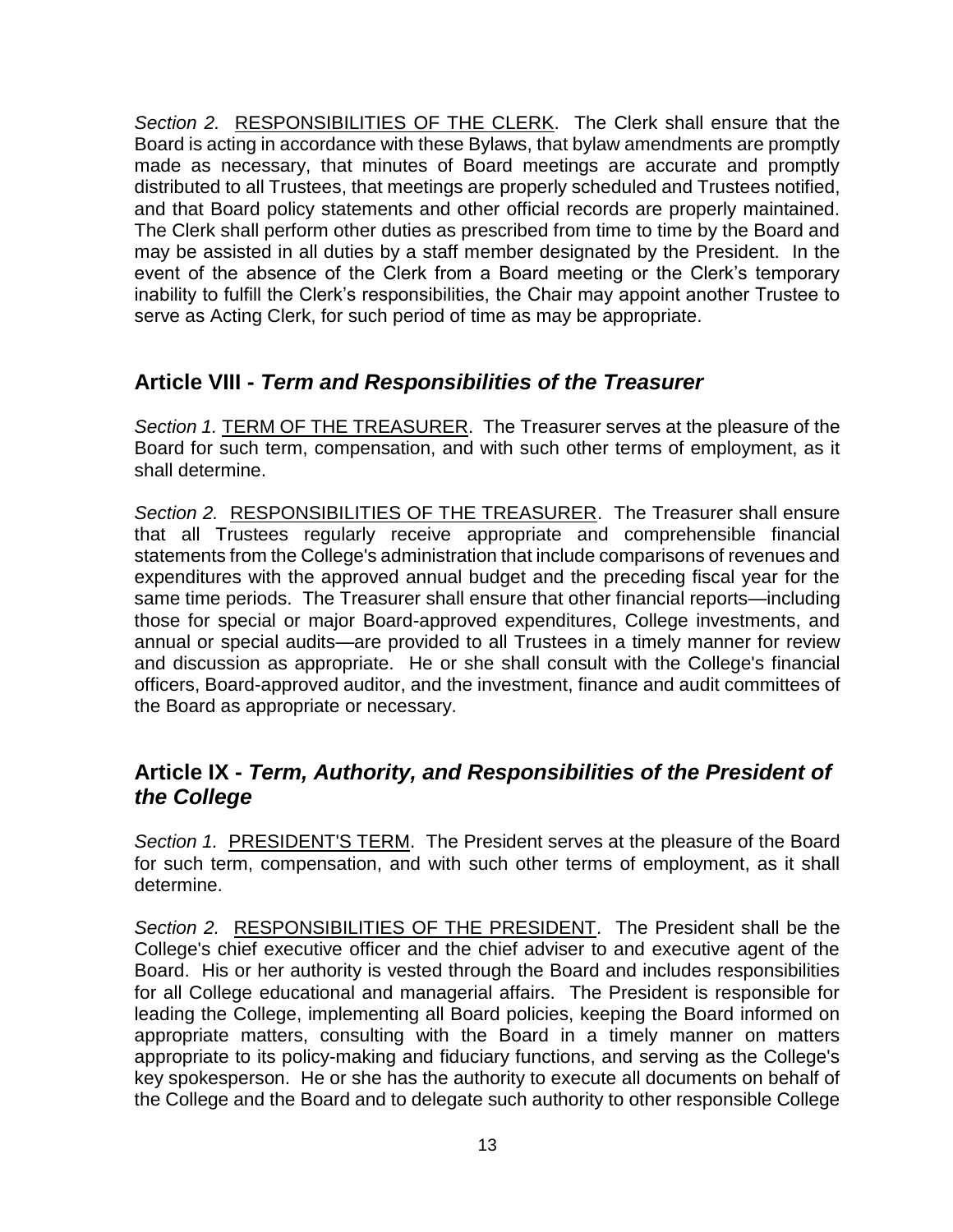employees, consistent with Board policies and the best interests of the College. The President serves as an ex-officio voting member of all standing Board committees except the audit committee.

# <span id="page-13-0"></span>**Article X -** *Terms, Authority, and Responsibilities of the Other Officers*

Those individuals with the title Provost, Vice President, Dean or other named positions at a comparable level shall serve for such terms and have such authority and responsibilities as the President shall determine, and as approved by the Board. In the absence or disability of the President, the Provost or Vice President serving as the chief academic officer or, if absent or disabled, another individual selected by the Board, shall perform the duties of the President for such period of time and subject to such directions as the Board may prescribe.

# <span id="page-13-1"></span>**Article XI -** *Meetings*

<span id="page-13-2"></span>*Section 1.* REGULAR MEETINGS. The Board shall have a minimum of three regular meetings annually on such dates and at such places as it shall determine. The annual meeting for the purpose of electing Trustees, Board Officers, and at-large members of the Executive Committee shall be the first Board meeting scheduled after September 1 of each year. The Clerk of the Board shall send written or electronic notice of such meetings to all Trustees at least seven days in advance.

<span id="page-13-3"></span>*Section 2.* SPECIAL MEETINGS. Special meetings may be held at the call of the Board Chair, the President, or any five Trustees. The Chair or Clerk of the Board shall send written or electronic notice of such special meetings to all Trustees, along with a clear statement of the meeting's purpose, at least seven days in advance. Business at such special meetings shall be confined to the stated purpose.

<span id="page-13-4"></span>*Section 3.* QUORUM.A quorum for the transaction of business at meetings of the Board or its Executive Committee shall consist of a majority of their respective regular voting member Trustees. Except as otherwise provided in these Bylaws or the Articles of Organization, a majority vote of those members present with a proper quorum shall constitute proper action.

<span id="page-13-5"></span>Section 4. ACTION WITHOUT MEETING. Any action required or permitted to be taken by the Board or by any of its committees may be taken without a meeting if all persons entitled to vote on the matter consent to the action in writing or by electronic mail and the written consents are filed with the record of the meetings.

<span id="page-13-6"></span>*Section 5.* TELEPHONIC PARTICIPATION IN MEETINGS. Trustees may participate in a meeting of the Board or any of its committees by means of a conference telephone call or similar communications equipment by means of which all persons participating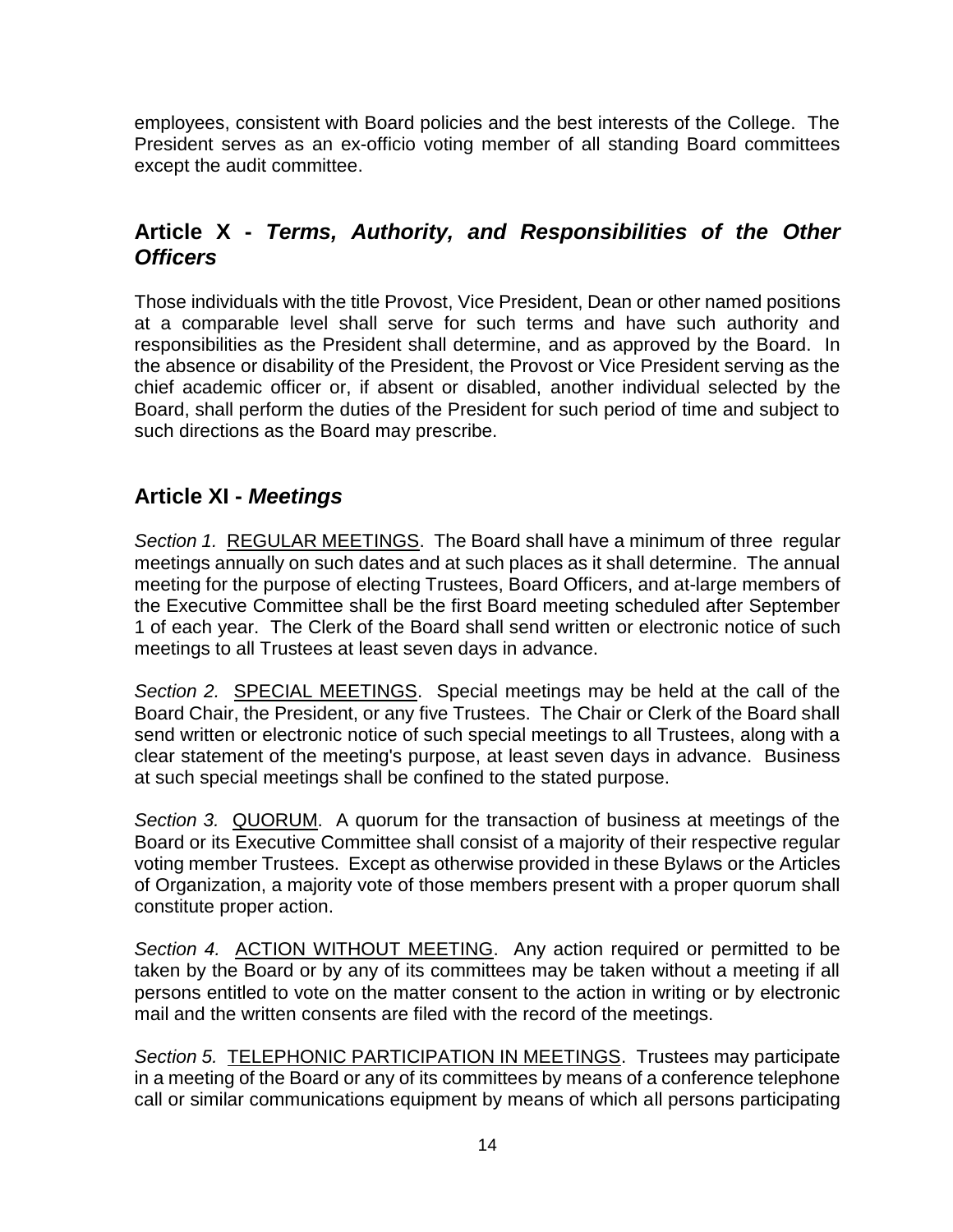in the meeting can hear each other at the same time. Participating by such means shall constitute presence in person at a meeting.

# <span id="page-14-0"></span>**Article XII - Committees**

<span id="page-14-1"></span>*Section 1.* ESTABLISHMENT OF COMMITTEES. In addition to the Executive and Governance Committees that are established by these Bylaws, the Board shall establish standing committees to assist the Board with the following matters: the audit of the College's financial affairs; the College's budget and finances; compensation; investments; facilities; academic affairs; student affairs; and development and fundraising. The Board shall establish such other standing and ad-hoc committees as it deems appropriate to the discharge of its responsibilities. Committees may be given responsibility for more than one matter or subject. Each shall have a written statement of purpose and primary responsibilities as approved by the Board, and such rules of procedure or policy guidelines as it or the Board, as appropriate, approves. Each committee shall review such statements for their appropriateness and adequacy annually. Committees may include friends of the College and such persons shall have the right to vote.

<span id="page-14-2"></span>*Section 2.* APPOINTMENT OF COMMITTEE MEMBERS.The Chair of the Board shall have the responsibility to appoint the Chairs, Vice Chairs, and members of all Board committees except the Executive Committee. All committee chairs and vice chairs shall be Trustees and, unless the Board shall direct otherwise, a majority of each committee's members shall be Trustees.

<span id="page-14-3"></span>*Section 3.* COMMITTEE SUPPORT AND MEETINGS. Each committee shall have an Officer of the College or member of the administrative staff, as designated by the President, to assist it with its work. Each committee shall meet with such frequency as shall enable it to fulfill its responsibilities to report its work and make recommendations to the Board so that the Board can consider and make timely decisions regarding the Committee's work. All Committees excluding the Executive Committee shall be required to keep minutes of all meetings and distribute them to all Trustees on a regular basis.

<span id="page-14-4"></span>*Section 4.* TRUSTEE ATTENDANCE AT COMMITTEE MEETINGS. In addition to the members of Committees appointed by the Chair, Founding Trustees shall have the right to attend and vote as members-at-large at all meetings (including Executive Sessions) of all Committees, except the Executive Committee. All other Trustees shall have the right to attend all meetings of all Committees, except the Executive Committee, but they may be excluded from the executive session of a Committee and they shall not be entitled to vote. Only members of a Committee appointed by the Chair shall be counted for purposes of determining a quorum for Committee action.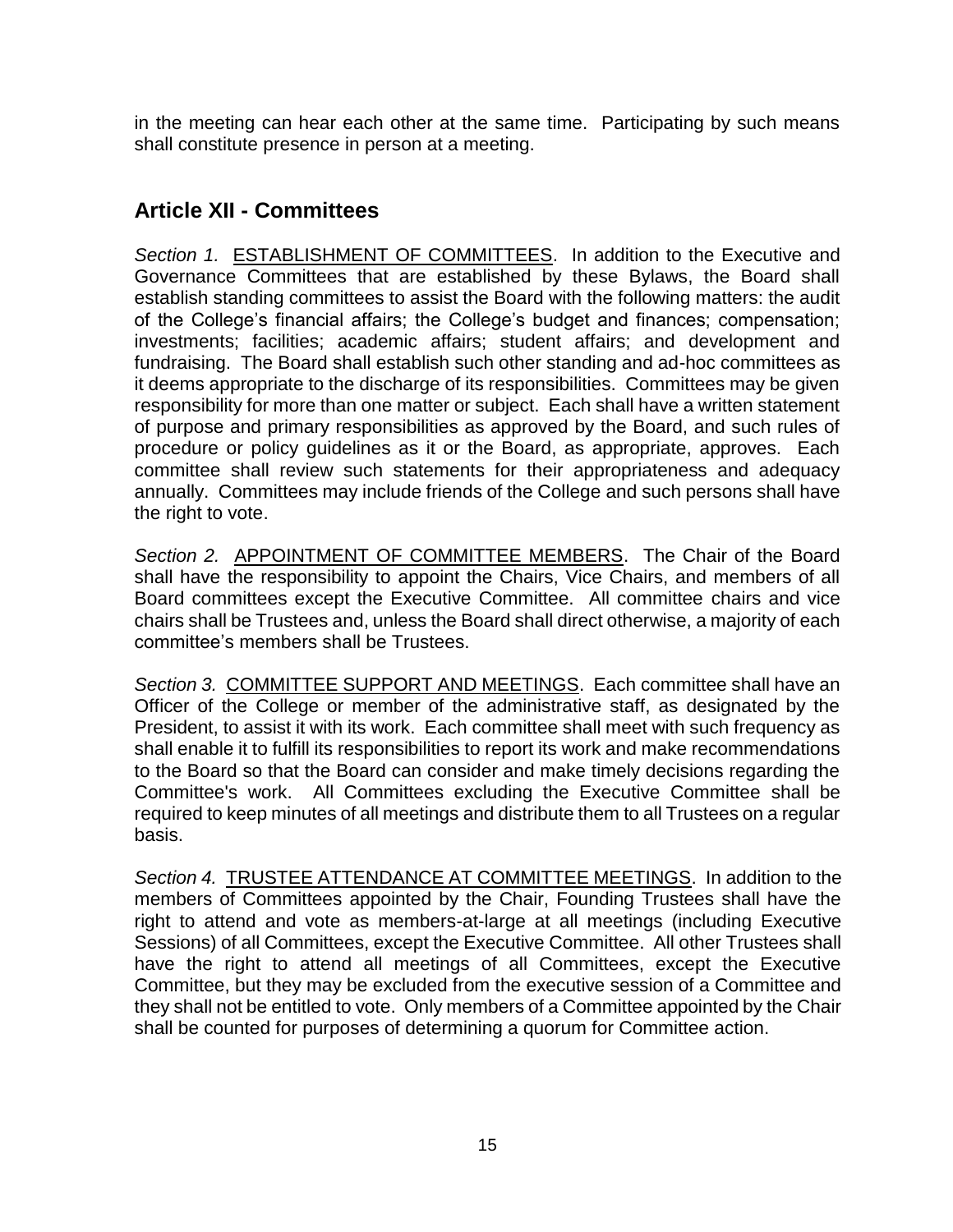# <span id="page-15-0"></span>**Article XIII -** *Composition, Purposes, and Responsibilities of the Executive Committee*

<span id="page-15-1"></span>Section 1. **EXECUTIVE COMMITTEE MEMBERS.** The Executive Committee shall consist of the Chair, Vice Chair and President. If there is no Vice Chair the Clerk shall serve on the Executive Committee instead. In addition, for every three Trustees on the Board above nine (disregarding fractions) the Board shall elect an additional member from the Board. At any time when the Executive Committee shall consist of only the Chair and Vice Chair (or the Clerk) and the President, and the Chair and Vice Chair (or the Clerk) are both Founding Members, the Board shall elect an additional member to the Executive Committee.

<span id="page-15-2"></span>*Section 2.* EXECUTIVE COMMITTEE RESPONSIBILITIES. The purpose of the Executive Committee is twofold: (1) It shall serve as the Board's agent in helping the President address business between regular Board meetings, and (2) it shall assist the Chair and the President with their joint responsibility to help the Board function effectively and efficiently by suggesting Board meeting agenda items. The Committee shall have authority to act for the Board on all matters except for the following, which shall be reserved for the Board (except to the extent otherwise reserved for the Founding Members): Presidential selection, termination and compensation; Trustee and Board-Officer election; changes in institutional mission and purposes; changes to the charter or Articles of Incorporation; incurring of corporate indebtedness; purchase or sale of property, buildings, or major equipment; adoption of the annual budget; and conferral of degrees. These Bylaws or other Board policies may reserve other powers for the Board. In addition to its authority to take action on emergency matters that cannot or should not be deferred to the Board's next scheduled meeting, the Executive Committee shall oversee the work of Board committees and the College's planning process and progress on planning goals.

Solely for the purpose of assisting the Board in fulfilling its responsibility to assess the President's performance and fix the President's compensation, the Executive Committee (excluding the President) shall prepare and provide the Board with an annual evaluation of the President's performance and recommendations regarding the President's compensation. All decisions and actions regarding the same shall be the Board's exclusive responsibility unless specifically delegated to the Executive Committee.

<span id="page-15-3"></span>*Section 3.* EXECUTIVE COMMITTEE MEETINGS.The Executive Committee shall meet as often as is necessary to conduct its business as the Chair and President determine. Actions taken by the Executive Committee shall be recorded and distributed to all Trustees for subsequent ratification by the Board at its next regular meeting. A majority of Executive Committee members shall constitute a quorum.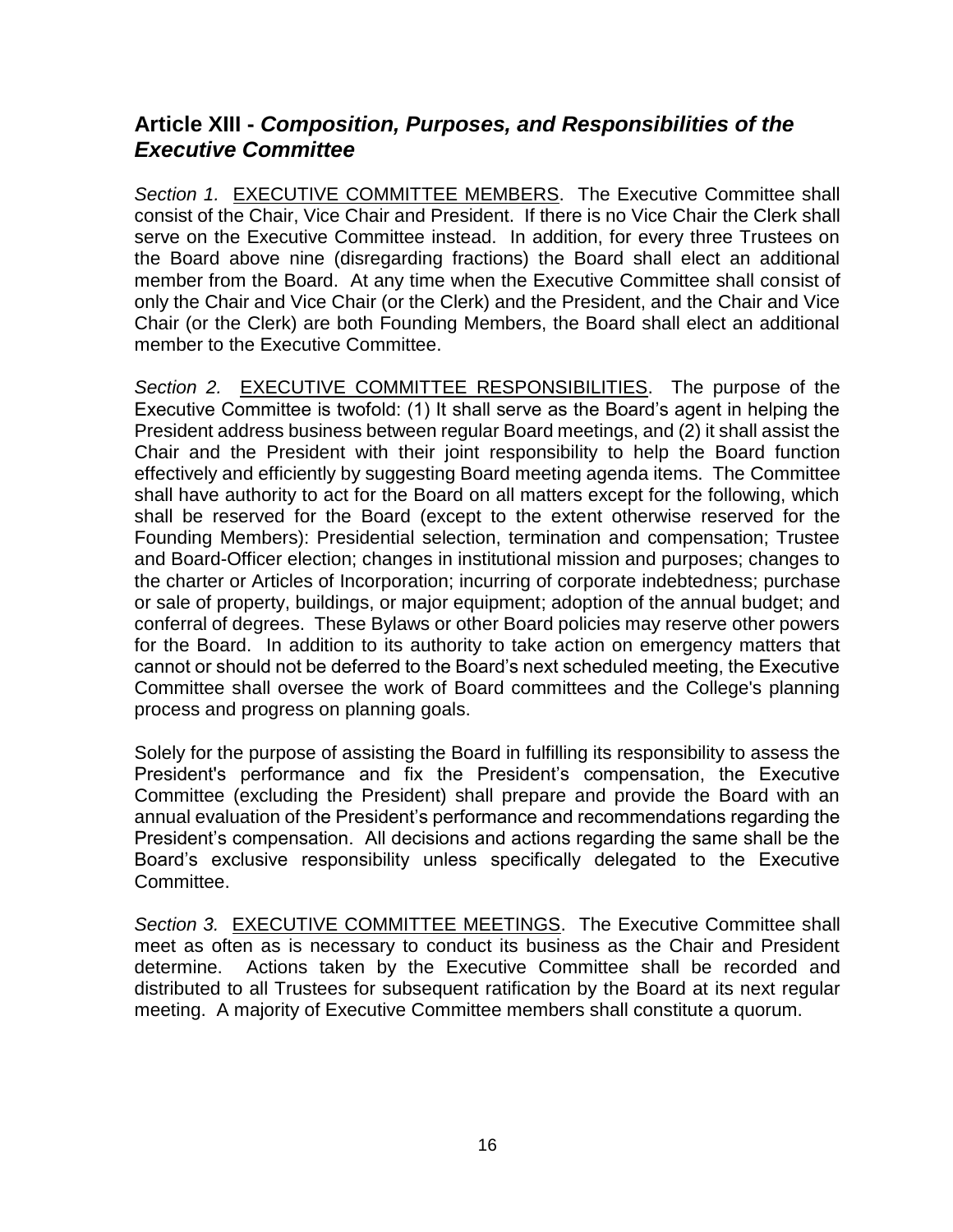## <span id="page-16-0"></span>**Article XIV -** *Composition, Purposes, and Responsibilities of the Governance Committee*

<span id="page-16-1"></span>*Section 1.* COMPOSITION OF THE GOVERNANCE COMMITTEE.The Governance Committee shall have at least three members and not more than seven, all of whom shall be voting Trustees. The Committee's Chair, Vice Chair, and members shall be appointed for renewable one-year terms by the Chair of the Board.

<span id="page-16-2"></span>*Section 2.* GOVERNANCE COMMITTEE RESPONSIBILITIES.The purpose of the Governance Committee is fourfold: (1) It shall ensure that the Board's membership and leadership consist of highly qualified and committed individuals; (2) it shall ensure that regular programs of new Trustee and in-service education are maintained; (3) it shall periodically recommend initiatives by which the Board shall assess its performance; and (4) it shall periodically assess the quality and effectiveness of committee work. The Governance Committee serves as the Board's agent in reviewing the performance of incumbent Trustees and Board Officers who are eligible for reelection, maintains a list of qualified candidates for possible nomination, considers cultivation strategies for promising Trustee candidates, makes nominations of candidates for election to the Board and as Board Officers, including succession planning, and proposes and periodically reviews the adequacy of a statement of Trustee responsibilities as adopted by the Board. It shall establish its own rules of procedure as deemed necessary in consultation with the Board Chair, President, and the Board.

<span id="page-16-3"></span>*Section 3.* GOVERNANCE COMMITTEE MEETINGS.The Committee shall meet as often as is necessary to conduct its business. It shall seek the assistance of all Trustees in the course of meeting its responsibilities in accordance with these Bylaws and its own rules of procedure, as adopted by the Board. A majority of the Committee's members shall constitute a quorum.

### <span id="page-16-4"></span>**Article XV -** *Indemnification*

The College shall to the extent legally permissible indemnify each of its present and former Trustees, Officers, employees and agents and any person who serves or has served, at the College's request, as director, officer, employee or agent of another organization or in a capacity with respect to any employee benefit plan and the heirs, executors and administrators of the foregoing (each of such persons is hereinafter referred to as the "Agent") against all expenses and liabilities which the Agent has reasonably incurred in connection with or arising out of any action or threatened action, suit or proceeding in which the Agent may be involved by reason of being or having been an Agent, such expenses and liabilities to include, but not be limited to, judgments, court costs and attorney's fees and the cost of reasonable settlements, provided no such indemnification shall be made in relation to matters as to which such Agent shall be finally adjudged in any such action, suit or proceeding not to have acted in good faith in the reasonable belief that his or her action was in the best interests of the College, or, in the case of a person who serves or has served in a capacity with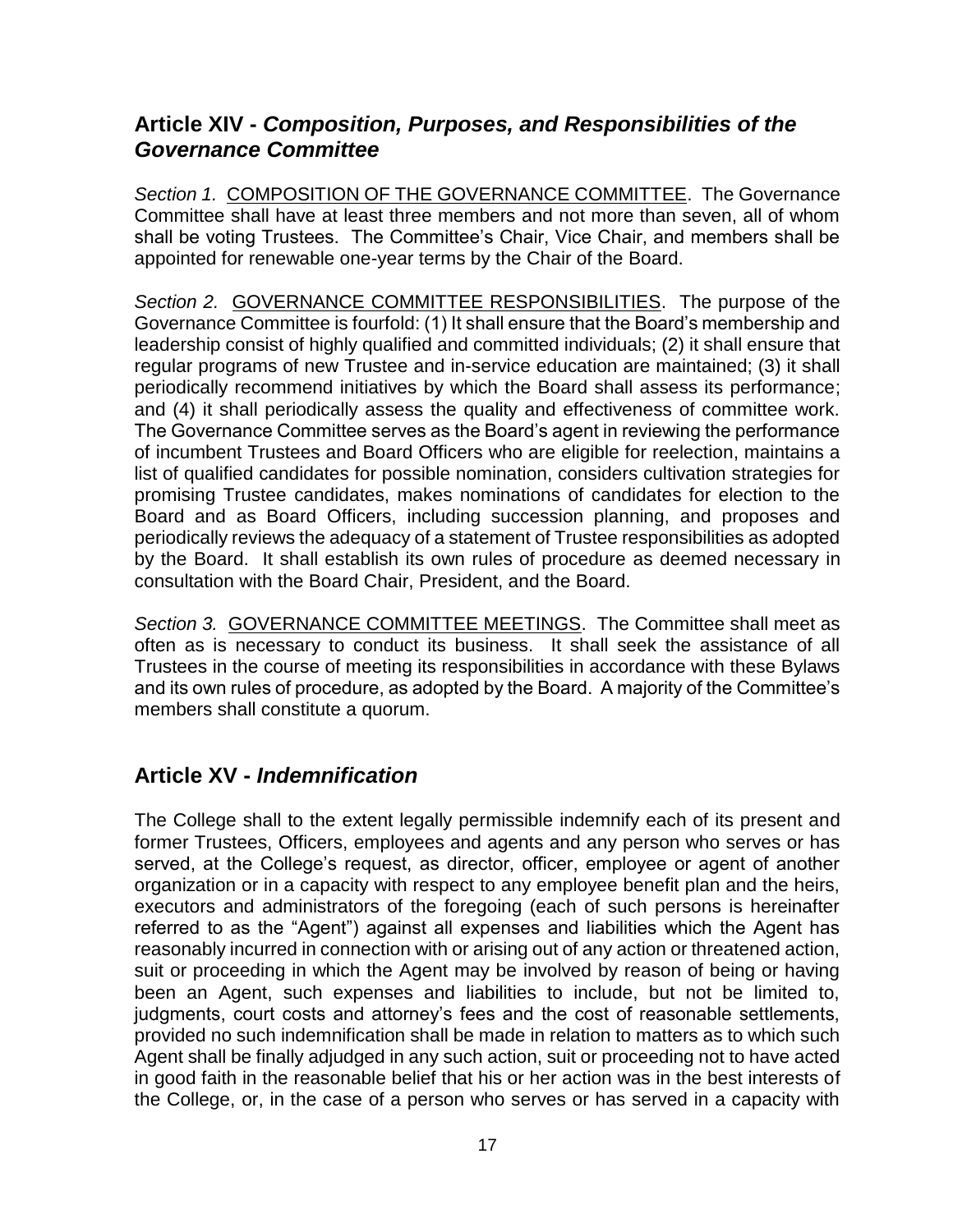respect to an employee benefit plan, in the best interests of the participants or beneficiaries of such plan. The College may reimburse an Agent for expenses incurred in defending a civil or criminal action or proceeding, upon receipt of an undertaking by the Agent to repay such reimbursement if the Agent shall be adjudicated to be not entitled to indemnification hereunder, which undertaking may be accepted regardless of the financial ability of the Agent to make repayment. In the event that a settlement or compromise of such action, suit or proceeding is effected, indemnification may be had but only if the Board shall have been furnished with an opinion of counsel for the College to the effect that such settlement or compromise is in the best interests of the College and that such Agent appears to have acted in good faith in the reasonable belief that his or her action was in the best interests of the College or employee benefit plan, as the case may be, and if the Board (not including the vote of any person seeking indemnification hereunder) shall have adopted a resolution approving such settlement or compromise.

The foregoing right of indemnification shall not be exclusive of other rights to which any Trustee, officer, or employee may be entitled as a matter of law.

# <span id="page-17-0"></span>**Article XVI -** *Conflict of Interest*

<span id="page-17-1"></span>*Section 1.* DEFINITION OF CONFLICT OF INTEREST. A Trustee shall be considered to have a conflict of interest if he or she (1) has existing or potential financial or other interests that impair or appear to impair his or her independent, unbiased judgment in the discharge of his or her responsibilities to the College; or (2) is aware that a member of his or her family, or any organization in which such person is an officer, director, employee, member, partner, trustee or substantial stockholder, has financial or other interests that would impair or appear to impair the Trustee's independent judgment in the discharge of his or her responsibilities to the College. For the purposes of this provision, a family member is defined as spouse, domestic partner, children and their spouses, brothers or sisters (by whole or half-blood or by adoption) and their spouses, parents and step-parents, or other members of the household of such persons.

<span id="page-17-2"></span>*Section 2.* CONFLICTS DISCLOSURE. All Trustees shall disclose to the Board any possible conflict of interest at the earliest practical time. Further, a conflicted Trustee shall absent himself or herself from discussions of, and abstain from voting on, such matters under consideration by the Board or its committees. The minutes of such meeting shall reflect that a disclosure was made and that the Trustee with a conflict or possible conflict abstained from voting. Any Trustee who is uncertain as to whether a conflict of interest may exist in any matter may request that the Board or committee resolve the question in his or her absence by majority vote. Each Trustee shall complete and sign a disclosure form provided annually by the Clerk of the Board.